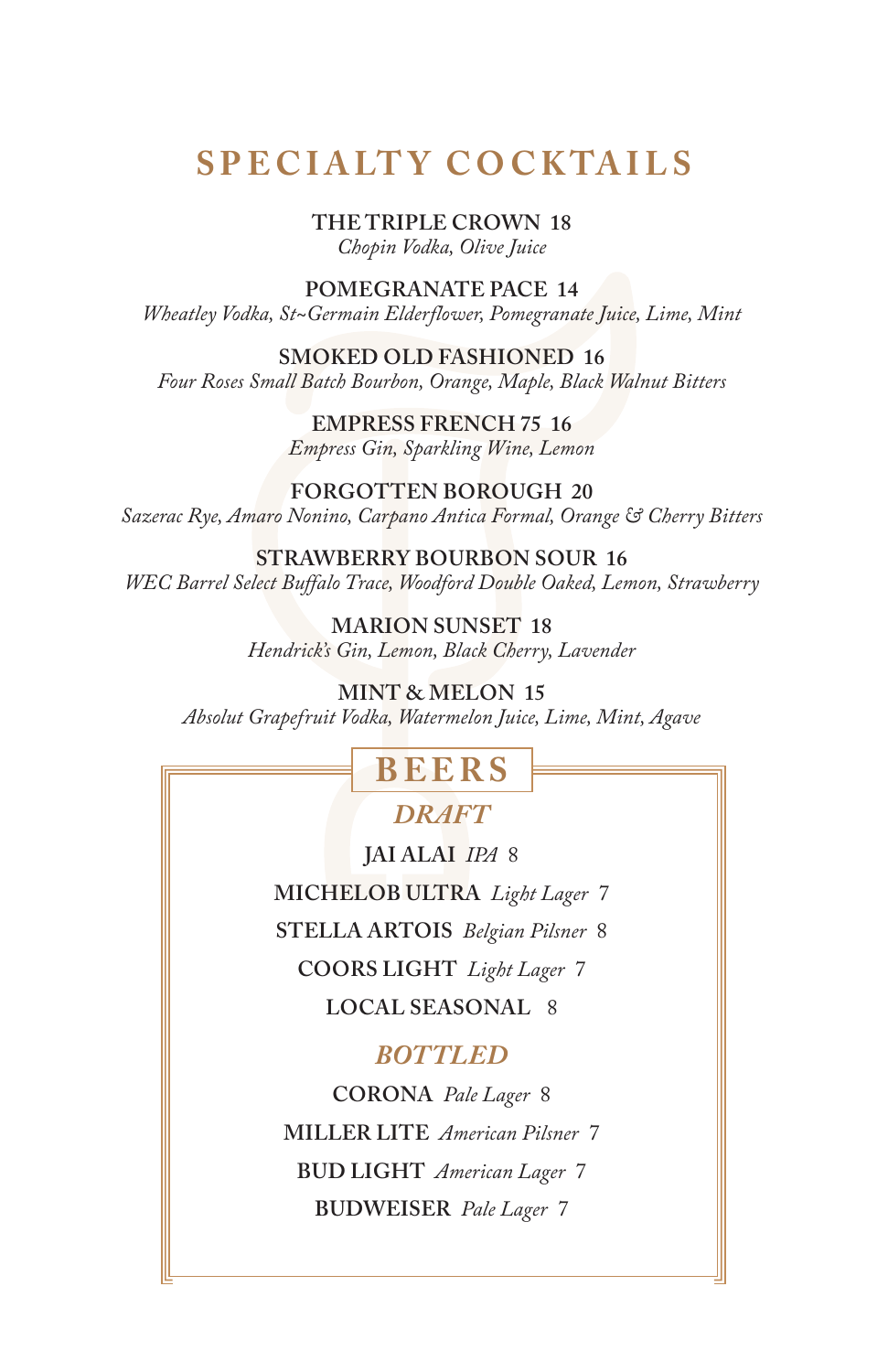# $SPIRITS$

÷.

### *BOURBON & RYE*

| 1792 Small Batch                |  | 12 | <b>Four Roses Small Batch</b>        | 14 |
|---------------------------------|--|----|--------------------------------------|----|
| Angel's Envy                    |  | 13 | Horse Soldier Barrel Strength        | 18 |
| Baker's                         |  | 15 | Horse Soldier Small Batch            | 15 |
| <b>Basil Hayden</b>             |  | 16 | <b>Horse Soldier Straight</b>        | 12 |
| Basil Hayden Dark Rye           |  | 15 | <b>High West American Prairie</b>    | 12 |
| Blanton's                       |  | 32 | <b>High West Double Rye</b>          | 14 |
| <b>Bulleit</b>                  |  | 12 | Jack Daniel's Gentleman Jack         | 14 |
| <b>Bulleit Rye</b>              |  | 12 | Jefferson's Ocean Aged at Sea        | 23 |
| Calumet Farm 15 Year            |  | 35 | Maker's Mark 46                      | 14 |
| Clyde May's                     |  | 15 | Michter's Small Batch                | 15 |
| Colonel E.H. Taylor Small Batch |  | 16 | Old Forester Statesman               | 18 |
| Duke Founder's Reserve          |  |    | WhistlePig 10 Year                   | 20 |
| Double Barrel Rye               |  | 22 | <b>Woodford Reserve Double Oaked</b> | 18 |
| Eagle Rare 10 Year              |  | 15 | <b>Yellowstone Select</b>            | 17 |
| Elijah Craig Small Batch        |  | 12 |                                      |    |

### *SCOTCH*

| Ardbeg 10 Year        | 19 |
|-----------------------|----|
| The Balvenie 14 Year  | 22 |
| The Balvenie 15 Year  | 30 |
| Chivas 12 Year        | 12 |
| Glenfiddich 12 Year   | 16 |
| Glenfiddich 14 Year   | 18 |
| Glenfiddich 15 Year   | 22 |
| The Glenlivet 12 Year | 17 |
| The Glenlivet 15 Year | 26 |
| The Glenlivet 18 Year | 32 |
| Glenmorangie 10 Year  | 15 |

Ξ

| 9 | Glenmorangie Nectar d'Or  | 22             |
|---|---------------------------|----------------|
| 2 | Glenmorangie Signet       | 42             |
| 0 | Johnnie Walker Blue Label | 50             |
| 2 | Lagavulin 16 Year         | 28             |
| 6 | Laphroaig 10 Year         | 18             |
| 8 | The Macallan 12 Year      | 18             |
| 2 | The Macallan 15 Year      | 28             |
| 7 | The Macallan 18 Year      | 60             |
| 6 | The Macallan 25 Year      | $2 \times 350$ |
| 2 | Oban 14 Year              | 18             |
|   |                           |                |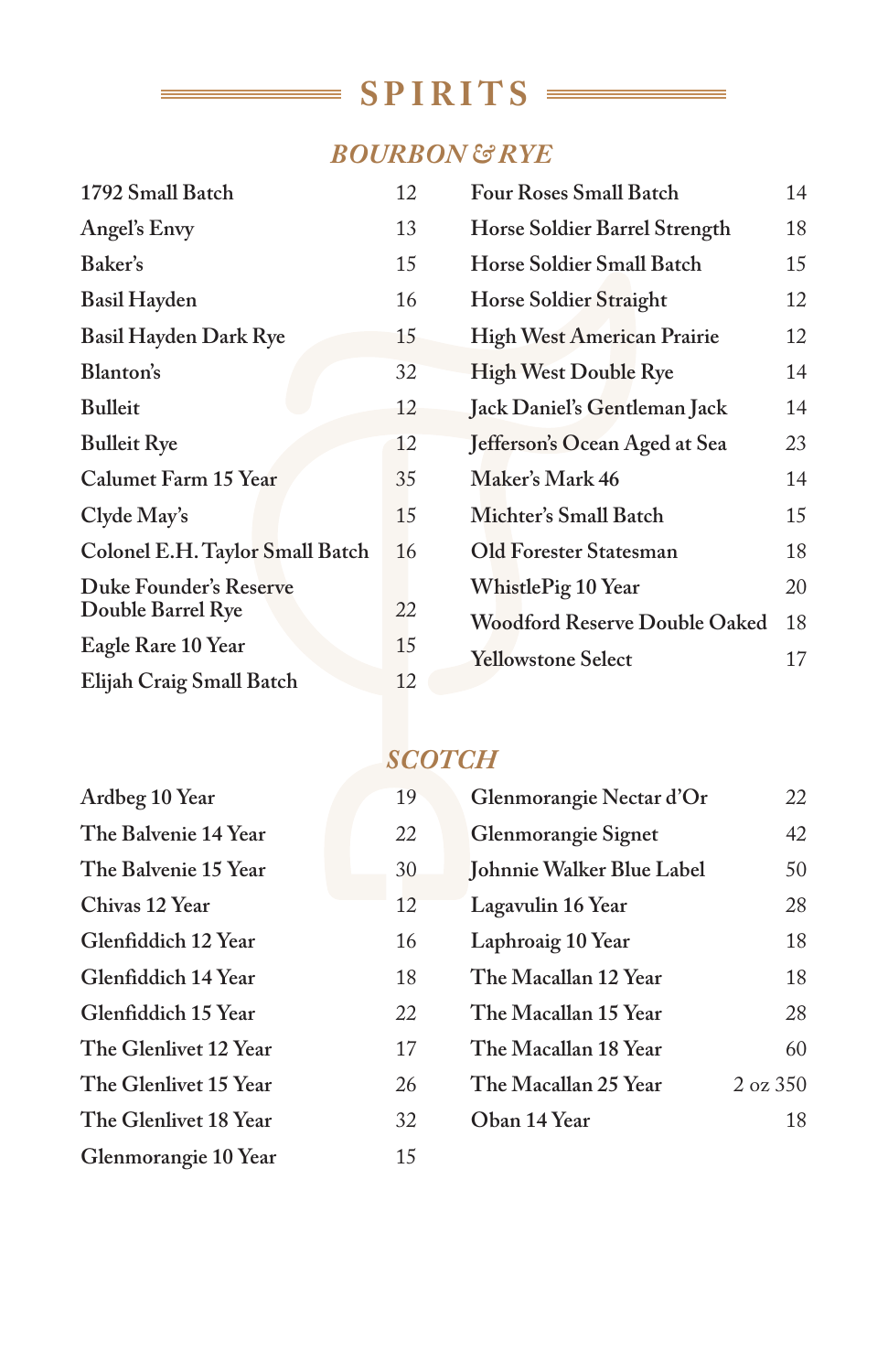### **SPIRITS**

### *IRISH, CANADIAN & JAPANESE*

| <b>Bushmills</b>         | 12 | Seagram's 7  | 11 |
|--------------------------|----|--------------|----|
| <b>Bushmills 16 Year</b> | 26 | Seagram's VO | 12 |
| Canadian Club            | 11 | Suntory Toki | 16 |
| Crown Royal              | 13 | Teeling      | 14 |
| Redbreast 12 Year        | 21 |              |    |

### *COGNAC & BRANDY*

| <b>Christian Brothers</b> | 10                              |
|---------------------------|---------------------------------|
| <b>Courvoisier VSOP</b>   | 16                              |
| Hennessy VS               | 18                              |
| Rémy Martin VSOP          | 16                              |
| Rémy Martin XO            | 30                              |
| Louis XIII                | .5 oz 120   1 oz 240   2 oz 480 |
|                           |                                 |

### *APERITIVO, CORDIAL & DIGESTIVE*

| <b>Amaro Nonino</b>    | 13 | Godiva Chocolate     | 10 |
|------------------------|----|----------------------|----|
| Aperol                 | 10 | <b>Grand Marnier</b> | 11 |
| <b>Baileys</b>         | 12 | Kahlúa               | 10 |
| Campari                | 10 | Lillet Blanc & Rosé  | 10 |
| Carpano Antica Formula | 12 | Limoncello           | 11 |
| Disaronno              | 10 | Montenegro Amaro     | 13 |
| Drambuie               | 12 | Peychaud's Aperitivo | 10 |
| Fernet-Branca          | 10 | Sambuca              | 10 |
| Frangelico             | 10 | Tuaca                | 10 |
|                        |    |                      |    |